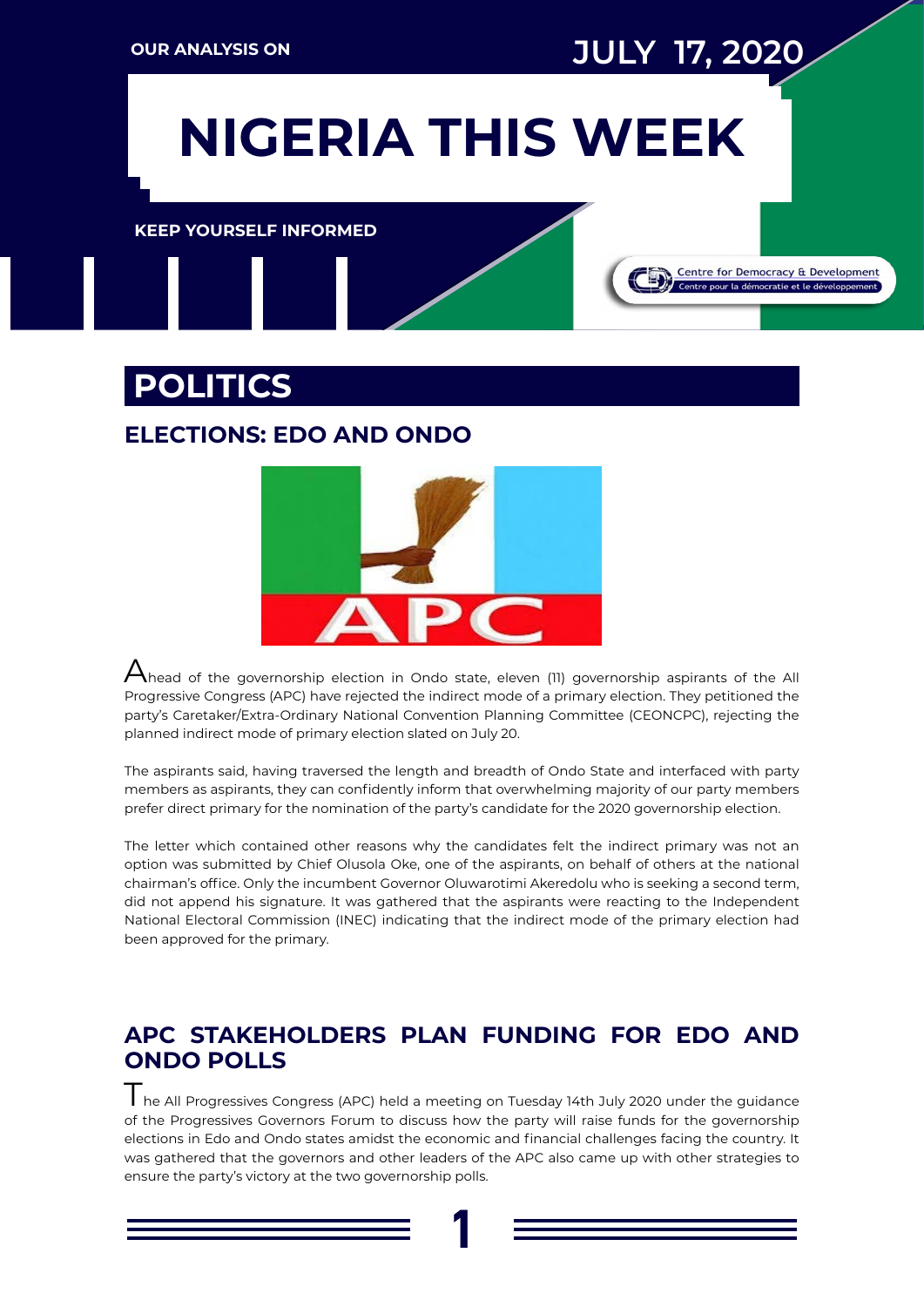

While acknowledging the constitutional right of political parties to generate funds for political campaigns in Nigeria, it is imperative that the electoral umpire, INEC, provide oversight to ensure their (parties) compliance to the law. Section 221 of the constitution provides that "No association, other than a political party, shall canvass for votes for any candidate at any election or contribute to the funds of any



political party or to the election expenses of any candidate at an election. However, political parties and their candidates, in many elections, have flagrantly violated Section 91 of the 2010 Electoral Act (as amended) which stipulates election expenses thresholds.

#### **[SUPREME COURT AFFIRMS DOUYE DIRI PRIMARIES](https://dailypost.ng/2020/07/14/bayelsa-dickson-reacts-to-supreme-court-judgement-on-governor-diris-election/)**

The Supreme Court has dismissed an appeal filed by Timi Alaibe, the PDP governorship aspirant. Mr Alaibe was challenging the emergence of Douye Diri as the winner of the party's governorship primary election in Bayelsa. On 14th July 2020, the Supreme Court five-man panel led by Justice Rhodes-Vivour questioned the competence of the appeal, insisting that it was a pre-primary election issue, which is an internal affair of the PDP.

I he crisis in Anambra state politics revolves around the 2013 bargain made by former Governor Peter Obi that Anambra North Senatorial District should produce his successor. The bargain was successful

The apex court justices drew the attention of lawyer to the petitioner, to the effect that the grouse of the appellant centred on the process that produced delegates for the primary election and not the primary election itself. Quoting part of the processes filed by Alaibe, the panel held that he never claimed to have won the primary election and as such his matter was a pre-primary election issue that the court cannot delve into. Alaibe had presented a suit against the PDP, Douye Diri and INEC at the Federal High Court and Court of Appeal which was dismissed for lacking merit.

#### **[ANAMBRA ZONING CRISIS](https://guardian.ng/politics/amid-anambra-zoning-crisis-apga-obiano-tighten-incumbency-factor/)**

and led to the emergence of the current governor, Willie Obiano. Ahead of the 2021 election, politicians from Anambra South have been insisting their zone produce the next governor of the State. Nevertheless, Anambra South is not united as a controversy spurred after politicians from Nnewi and old Aguata Union accused a former Special Assistant to former President Goodluck Jonathan, Akachukwu Nwamkpo, of a secret plot to have the governorship micro zoned to Ihiala area where he hails from.



Furthermore, the dynamics in the State shows that Governor Obiano wants to produce a successor and the opposition People's Democratic Party (PDP) strength and spread could jeopardise his succession plan. The people of Anambra should be given a chance to elect leaders of their choice. They should not be constrained in terms of the zoning. Sources gathered that All Progressive Grand Alliance (APGA)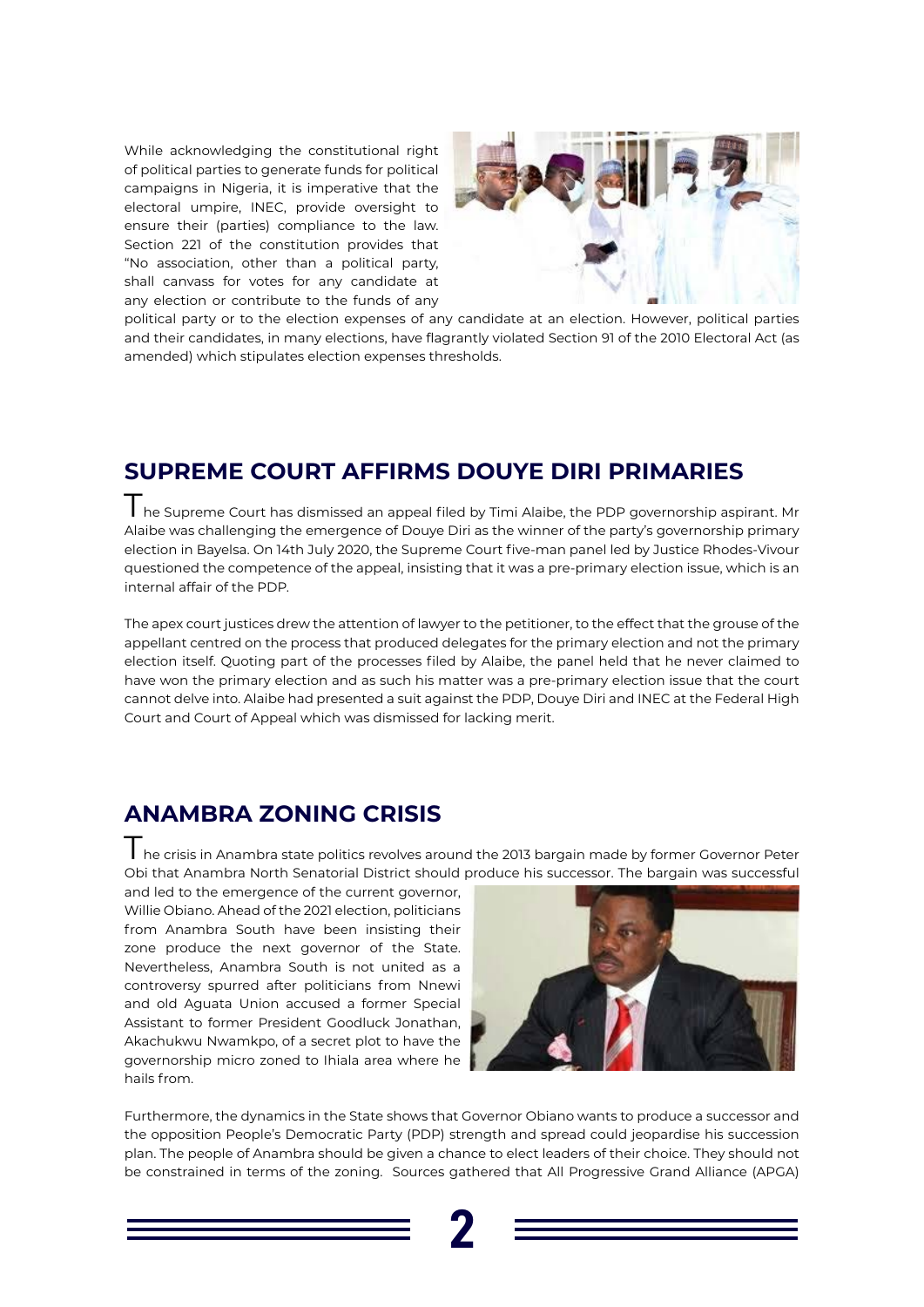

## **CONFLICT**

and Governor Obiano are covertly working through the state council of traditional rulers to decree the zoning arrangement and tie the hands of political parties into it.

#### **[TROOPS ELIMINATE 46 BANDITS IN KATSINA – DHQ](https://www.premiumtimesng.com/regional/nwest/401721-troops-eliminate-46-bandits-in-katsina-dhq.html)**



 $\bigcup_{n}$  Monday, July 6th, a Special Army Troop eliminated 46 bandits in an encounter at Yar Gamji town in the Batsari LGA of Katsina State. Major General John Enenche in a statement said the incident occurred after a distress call from the community. The troops responding to the distress call, engaged the criminals, killing 46, while others escaped with gunshot wounds. The troops have since dominated the area with aggressive patrols.

Not less than three hundred fifty-six (356) soldiers have reportedly exited the Nigerian Army because of a loss of interest due to poor leadership within the Army, while 24 others are exiting to take traditional titles. The Chief of Army Staff, Tukur Buratai, has approved the voluntary discharge of all the 380 soldiers who are to proceed on terminal leave on December 20th and disengage on January 3rd next year

The vicious cycle of conflict between nomads and farmers has now become a rather ugly trend in northern Nigeria. Bandits attacks and kidnappings in Katsina State has left a trail of deaths and displacement. Since January 2020, at least 42 attacks have been carried out by bandits in various local government areas of Katsina state, resulting in 544 deaths. Both state and federal governments have made efforts to contain banditry in the state. Special military operations were launched in the zones to combat banditry and other forms of crime. However, they failed to yield the desired results as killings persisted.

#### **[NIGERIAN ARMY FACES MORAL CRISIS AS 356 SOLDIERS](https://www.premiumtimesng.com/news/headlines/402343-nigerian-army-faces-morale-crisis-as-356-soldiers-exit-over-loss-of-interest.html)  [EXIT OVER "LOSS OF INTEREST"](https://www.premiumtimesng.com/news/headlines/402343-nigerian-army-faces-morale-crisis-as-356-soldiers-exit-over-loss-of-interest.html)**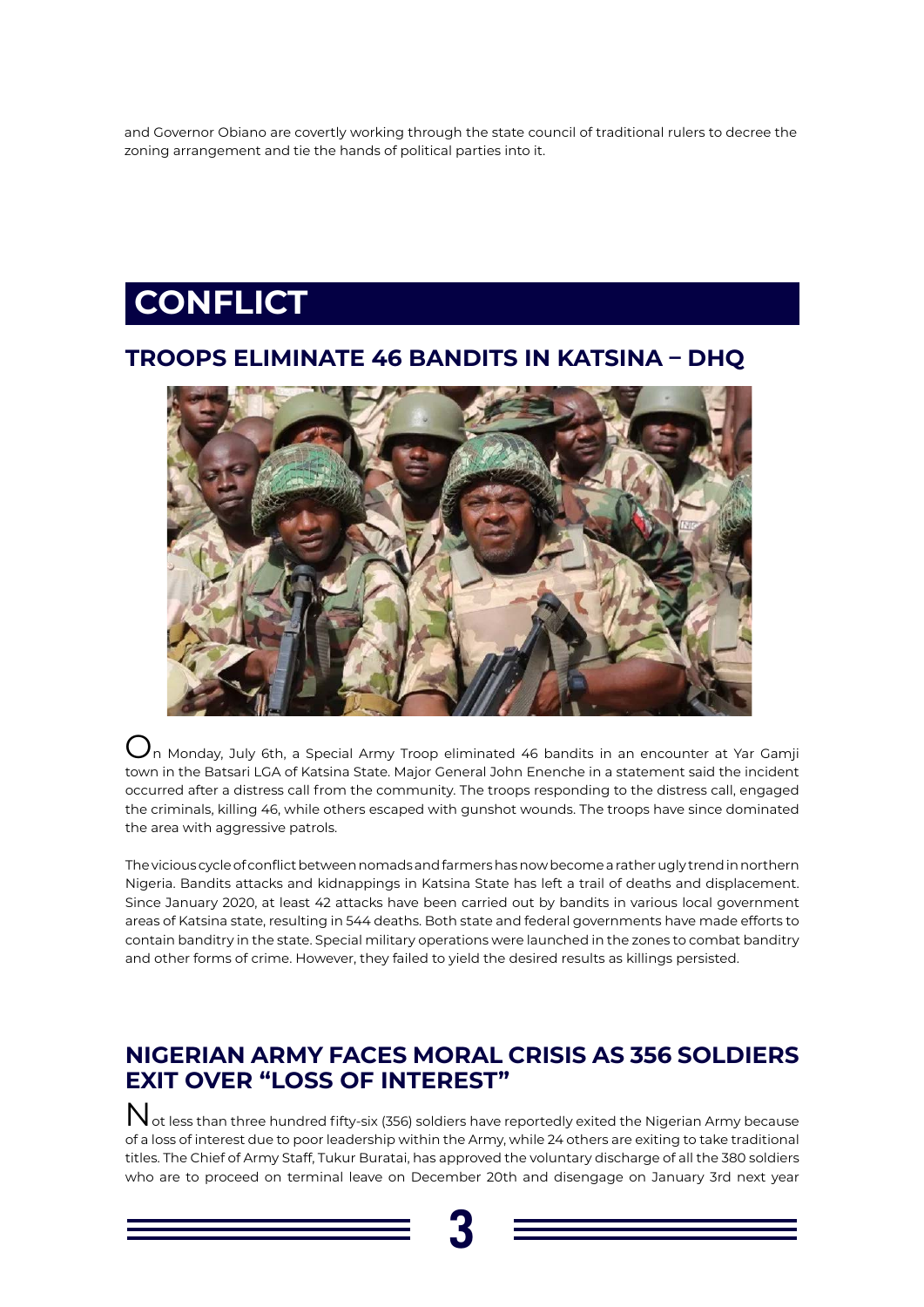**4**

following the Nigerian Army Administrative Policy and Procedure 27 Paragraphs 3 and 4.

Many of the soldiers are among the troops engaged in the decade-long war against Boko Haram in the Northeast, while others are from various other formations across the country. The Army, alongside the airforce, is combatting the spiralling armed violence from rural banditry and farmer-herdsmen conflict in the Northwest and Northcentral. In these areas, the intensifying insecurity appears to have gone beyond the law enforcement capacities of the police.

I he incessant armed violence in different communities in Northern Nigeria has had a negative implication on human capital development. In Batsari District of Katsina State, for example, its district head, Alhaji Muhammad Mu'azu, noted in a statement released on July 12th that armed conflicts have resulted in the death of 300 men and women. Armed violence has widowed no fewer than 500 women and over 1,600 children orphaned.

The atrocities of Boko Haram and rural bandit have severe implications on the economic, social and psychological lives of the people of the Northeast and Northcentral where their activities are concentrated. Since 2009 when Boko Haram began its insurgency, the activities of the sect have continued relentlessly despite the effort of the government to curtail the heinous crimes. Boko Haram has killed over 10,000 people, using kidnapping and raping of women as weapons of war. The implications of the insurgency fall on the ordinary Nigerians as commercial activities in the Northeast have reduced. Banks, markets, and shops are not regularly open due to the fear of the attack from Boko Haram.

#### **[BANDITRY LEFT US WITH 500 WIDOWS, 1,600 ORPHANS](http://saharareporters.com/2020/07/12/banditry-left-us-500-widows-1600-orphans-%E2%80%93katsina-traditional-leader)  [–KATSINA TRADITIONAL LEADER](http://saharareporters.com/2020/07/12/banditry-left-us-500-widows-1600-orphans-%E2%80%93katsina-traditional-leader)**

The News Agency of Nigeria (NAN) reports that in May 2020, a communal conflict erupted in Tingno, Tito and Wadugu villages in Lamurde local government area leading to the loss of many lives and the destruction of over 270 houses and other properties. Following directives from President Muhammadu Buhari, The National Emergency Management Agency (NEMA) on July 11th, begun distributing relief materials to the 5,000 survivors of the conflict.



Bandits attacks and kidnappings have been on the rise in Katsina State in recent times, leaving many deaths and displacement behind in its trail. In the last year, at least ten (10) attacks have been carried out in the district, resulting in 105 deaths.

In 2019, bandits killed 2,067 people in 7 states in the North West and North Central. Both state and federal governments made efforts to contain banditry in the affected states. Special military operations were launched in the zones to combat banditry and other forms of crime. However, they failed to yield the desired results as killings persisted. Zamfara and Katsina State governments engaged bandits in dialogue. While a significant result was recorded in Zamfara State following the dialogue, it failed to have a significant impact in Katsina State. For the insurgency to come to an end, the government needs to be proactive rather than reactive.

#### **[NEMA BEGINS DISTRIBUTION OF RELIEF MATERIALS TO](https://www.premiumtimesng.com/regional/nnorth-east/402410-nema-begins-distribution-of-relief-materials-to-5000-victims-of-adamawa-communal-conflict.html)  [5,000 VICTIMS OF ADAMAWA COMMUNAL CONFLICT](https://www.premiumtimesng.com/regional/nnorth-east/402410-nema-begins-distribution-of-relief-materials-to-5000-victims-of-adamawa-communal-conflict.html)**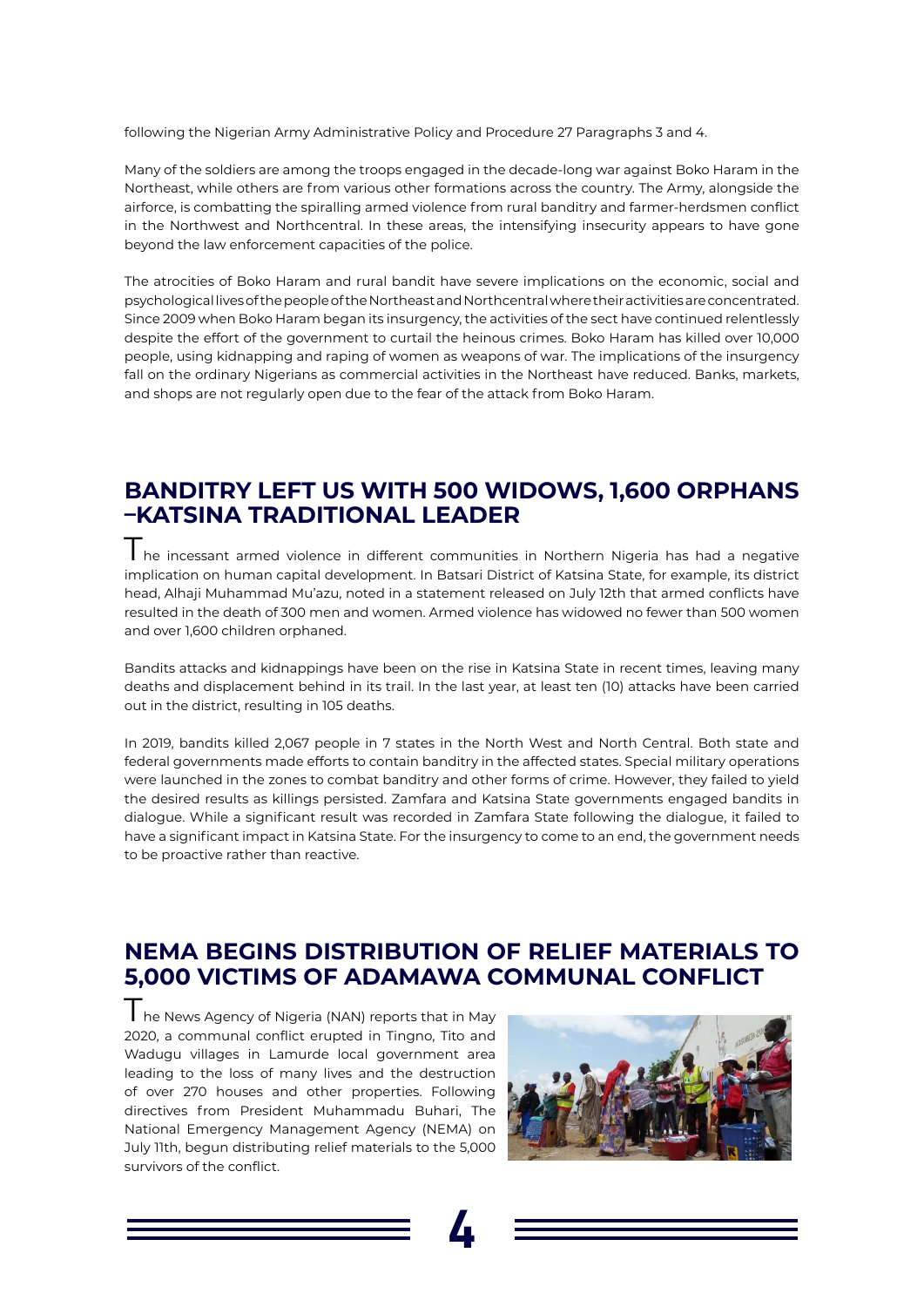

## **ECONOMY**

In a statement, the representative of the agency's operations officer, Mr Muhammed while urging the beneficial communities to use the relief materials to improve their livelihoods noted that no meaningful development could take place when communities cannot live in peace with another. Richard Anjelo, the village head of Tingno, thanking the President for the intervention attributed the causes for the recent conflict to a lack of parental upbringing and drug addiction. Mr Anjelo expressed the communities desperate need for a security outpost, citing that the population of the community was over 60,000 with only four police officers in charge of the seven villages.

I he Association of Bureaux De Change Operators of Nigeria called on the Federal Government to suspend all increases in taxation and tariffs until the economy recovers from the impact of the COVID-19 pandemic. The association made the call in its quarterly economic review report for the second quarter of the year on July 13, 2020. Over the years, Nigeria tax system has faced many challenges such as bad administration and complex nature of tax laws. These challenges have constantly contributed to poverty within the country.



#### **[ABCON HAS URGED THE FEDERAL GOVERNMENT TO](https://nairametrics.com/2020/07/14/just-in-fg-kickstarts-its-774000-jobs-spw-initiative-as-buhari-backs-keyamo/)  [SUSPEND TAX HIKE](https://nairametrics.com/2020/07/14/just-in-fg-kickstarts-its-774000-jobs-spw-initiative-as-buhari-backs-keyamo/)**

 $\mathbf{P}_{\text{resident Muhammad}}$  Buhari has signed into law the revised N10.8 trillion 2020 budget because of the effect of COVID-19 on the nation's economy. From a fiscal point of view, the 2020 budget of the Federal Government was based on the \$57 per barrel benchmark, which was later revised to \$25 per barrel, leading to major losses for the nation. The Federal Executive Council (FEC) had on May 13, approved a revised budget of 10.5 trillion. However, the two chambers of the National Assembly increased the budget



President Muhammadu Buhari signed the 2019 finance bill into law in January 2020 aimed at reforming Nigeria's tax laws to align with global best practices and increasing Government revenue. One of its major highlights that triggered criticism was a 50% increase in the Value Added Tax (VAT) rate applicable on supply of goods and services in Nigeria, from 5% to 7.5%. Implementation for the increase commenced on February 1, 2020. This led to a major increase in prices of items and has largely affected the purchasing power of Nigerians.

#### **[PRESIDENT BUHARI HAS SIGNED A REVISED 2020](https://nairametrics.com/2020/07/10/buhari-signs-n10-8-trillion-revised-2020-budget/)  [BUDGET INTO LAW](https://nairametrics.com/2020/07/10/buhari-signs-n10-8-trillion-revised-2020-budget/)**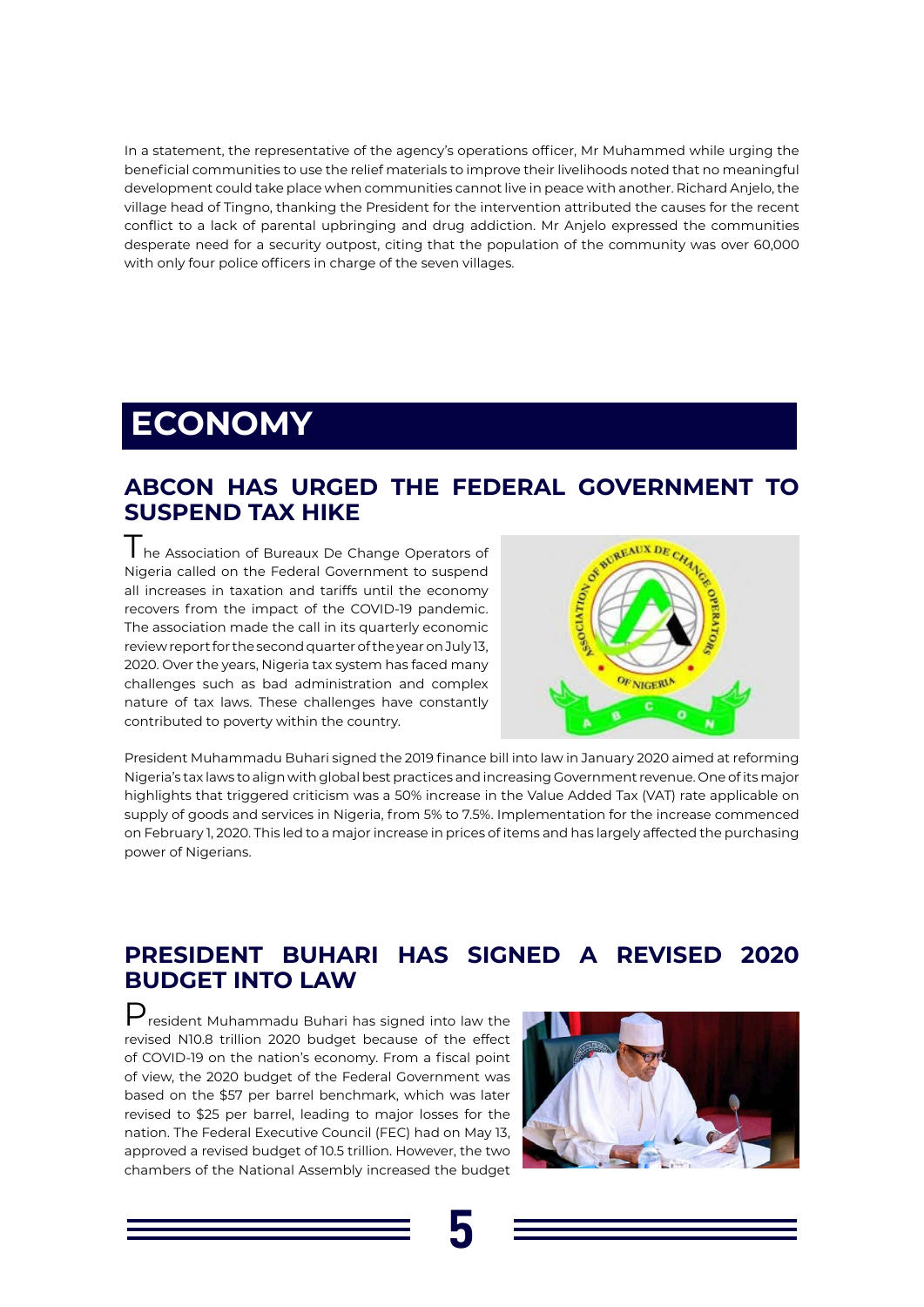**6**





 $\bigcirc$ 

to N10.8 trillion on June 11, 2020.

The President also directed the release of at least 50% of the approved 2020-revised capital expenditure to Ministries, Departments and Agencies (MDAs). The revised sum is a difference of N71.5 billion compared to the previously approved budget. Falling crude prices, in addition to weak export demand, would significantly add pressure on government's finances. This means that the revenue projections in the revised 2020 budget may be unmet, thereby constraining government's ability to meet its obligations.

The long delay in the passage of the Petroleum Industry Bill (PIB) into law has created lingering uncertainty in the oil and gas sector. This was disclosed by The Women in Energy Network (WEIN) on June 13, 2020. The Minister of State for Petroleum Resource, Chief Timipre Sylva, mentioned that the PIB, currently with the Executive, has not yet been sent to the National Assembly for approval and the delay has cost the country huge sums in revenue due to lost investments.

#### **[DELAY IN PIB PASSAGE CREATES UNCERTAINTY IN](https://nairametrics.com/2020/07/13/delay-in-passing-pib-creating-uncertainties-in-petroleum-industry-wein/)  [NIGERIA'S OIL AND GAS SECTOR](https://nairametrics.com/2020/07/13/delay-in-passing-pib-creating-uncertainties-in-petroleum-industry-wein/)**

I he Special Public Works (SPW) programme is part of the federal government's intervention programmes and fiscal stimulus measures to help cushion the negative impact of COVID-19 in the country. It is a 3-month paid initiative aimed at engaging young unemployed Nigerians. It will result in the employment of 774,000 Nigerians (1,000 people per LGA), and each beneficiary will be paid N20, 000 monthly to carry out public works. The Federal Government has formally started the programme and approved for its extension to all 36 States & FCT, from October to December 2020.

The existing oil and gas sector regulatory framework is ineffective because of too many overlaps in responsibilities and accountability leading to racketeering and oil theft schemes. The PIB seeks to make the oil and gas sector more transparent and commercially viable as well as combine the functions of revenue generation and environmental protection. It remains the oldest bill in the National Assembly since 1999. The best and latest effort made so far in the passage of the bill has been that of the 8th National Assembly. The assembly broke it down into four different components, one of which was passed by the Nigerian Senate in May 2017, and the House of Representatives in January 2018, but was subsequently rejected by the President. The expedient passage and purposeful implementation of the PIB is critical to addressing loopholes in the management and governance of the sector.

## **[FEDERAL GOVERNMENT HAS BEGUN ITS SPW INITIATIVE](https://nairametrics.com/2020/07/14/just-in-fg-kickstarts-its-774000-jobs-spw-initiative-as-buhari-backs-keyamo/)**

The programme was approved despite opposition from the National Assembly on July 14, 2020. While the National Directorate of Employment (NDE) will implement the programme, the Federal Ministry of Labour and Employment will coordinate it. The initiative is an important strategy for poverty alleviation through the promotion of productive employment. It would minimize income and consumption shortfalls among certain

The Special Public Works Programme of the Federal Government has kicked off nationwide. The State Selection Committees have been inaugurated and have commenced work. Find the names and contact details of members of your State's Committee here: specialpublicworks.gov.ng/site/ #NigeriaSPW

11:56 AM · Jul 14, 2020

 $\circ$  355 people are Tweeting about this  $\circ$  501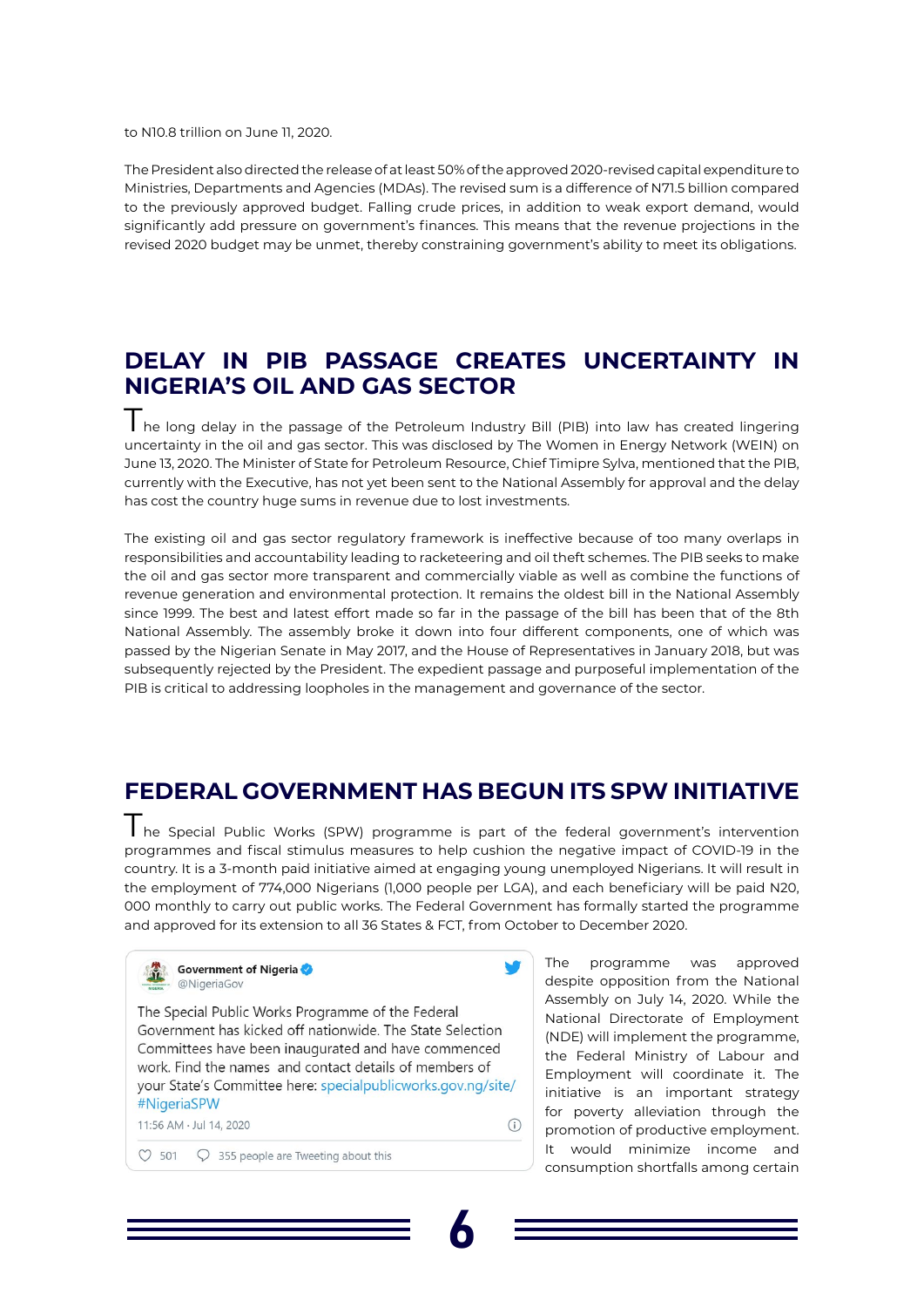

## **CORRUPTION**

segments of the population in this time of crisis; however, the limited time frame is a major issue. The aftermath may be a relapse of poverty as it is a short-term initiative. Subsequently, the government should seek more sustainable initiatives with long-term impact.

### **NDDC CRISIS AND ITS FIRECE BRICKBATS**

The Niger Delta Development Commission (NDDC) wallows in allegations of corruption over the past few years, and this has led to a probe by the House of Representatives Committee on NCDC. The House of Representatives is probing the NCDC on N40 Billion irregular expenditure as well as N82.5 Billion allegedly spent between January and May 2020.

Also, the House committee interrogated the acting Managing Director of the NDDC, Prof. Kemebradiumo Pondei but this led to a deadlock between both parties as the acting MD walked out on the panel, having accused the Chairman of the committee, Rep. Olubunmi Tunji-Ojo of corrupt practices. This led to a warrant being issued for his arrest.

With the immense level of corruption eating into the crust of the NDDC, there is a need for transparency in and adequate scrutiny of the businesses of the Commission. The National Assembly committee on NCDC should take actions to resolve an allegation of corruption by guaranteeing fair hearing and forensic audit of the financial transactions.

### **[EX-NBET MD INDICTED BY THE AUDITOR GENERAL](https://www.premiumtimesng.com/news/top-news/402872-just-in-auditor-general-indicts-nbets-outgoing-md-marilyn-amobi.html)**

**T**he former Managing Director of the Nigerian Bulk Electricity Trading (NBET), Marilyn Amobi, has been indicted by the Office of Auditor General of the Federation for contract fraud, financial mismanagement, etc. The indictment is contained in the Auditor General's special report of June 2020 on audit monitoring and evaluation of NBET's capital projects and programmes between June 207 and June 2018. This report was submitted to the National Assembly. In the June Special report, the Auditor General noted that NBET awarded three contracts for the same work/project in different amounts, in different award letters and within short intervals to Julius Berger Nigeria Plc. The first contract was awarded on November 24, 2017, valued at N180.9m. The second was awarded on December 21, 2017, valued at N195.745m while the third valued at N136.386m. These amount to N517M for the three contracts.

The report's findings are one that shows there has been gross misconduct in the NBET. The indictment is one



amongst too many revelations of the OAuG's audit reports in recent time, accusing the leadership of the Ministries, Departments and Agencies (MDAs) of mismanaging, misappropriating, and siphoning of public funds. While the uptake of the key findings of audit reports by the NASS is laudable, efforts should be directed to empowering the OAuG to adequately performs its auditing responsibilities. The former NBET boss should be thoroughly investigated, allow fair hearing, and, if guilty, should face the wrath of the law.

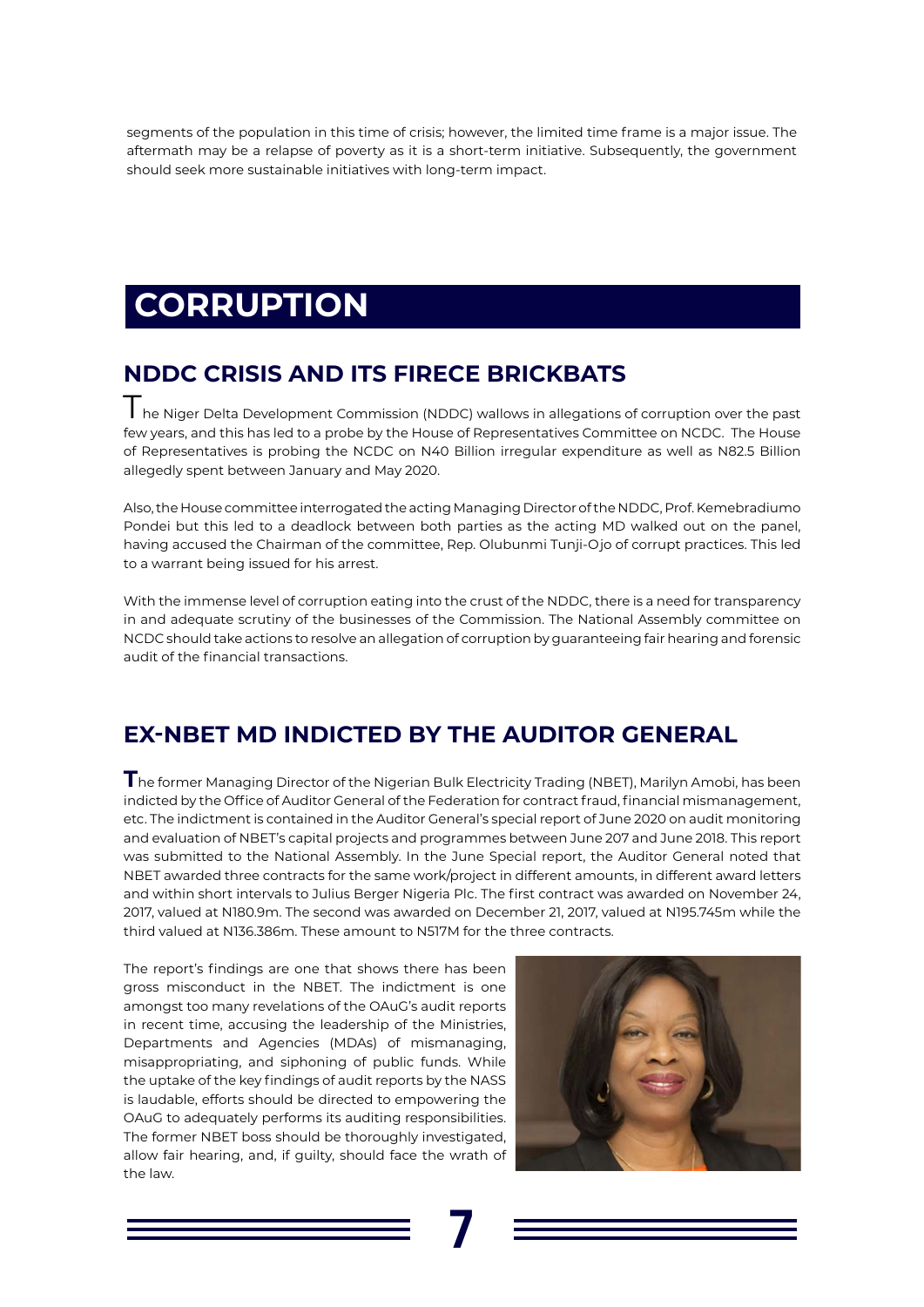

### **[HOUSE OF REPS PROBE NIGERIAN EMBASSY IN ISRAEL](https://www.thisdaylive.com/index.php/2020/07/13/house-probes-withdrawal-of-1-046m-by-nigerian-embassy-in-israel/)**

The House of Representatives Committee on Public Accounts probed the Nigerian Embassy in Israel on the withdrawal of \$1,046,258.99 to pay utility bills in 2014. The Chairman of the Public Accounts Committee, Hon. Wole Oke made known this during the review of the audit queries issued by the Office of the Auditor General of the Federation against the Ministry of Foreign Affairs. The Auditor-General, Anthony Ayine, further interrogated the alleged illegal withdrawal of \$858,704 & \$187,554 internally generated revenue by the Nigerian embassy in Israel as regards to visa and administrative charges from 2013-2015. The Permanent Secretary, who refuted the allegation, claimed that these monies were paid directly into the Federal Government Independent Revenue Account and maintained with a bank in Israel.

I he Imo State House of Assembly has received a petition from a whistleblower revealing how over N70 billion was misappropriated under the former governor, Emeka Ihedioha's administration. The Speaker of the house, Chiji Collins, said that he has received the petition and that, once the house resumes, there is going to be a look into it. The whistleblower broke down his claims which include 2019 fiscal receipts brought forward from governor Rochas Okorocha's tenure amounted to N48.5 billion. Federal Account Allocation Committee in addition to special allocations which, he said, is N54.319 billion, excluding N13.04 billion Value Added Tax and N14.385 billion (IGR).

#### **[IHEDIOHA ACCUSED OF N70 BILLION FRAUD BY WHISTLE](https://www.sunnewsonline.com/whistle-blower-petitions-imo-assembly-over-alleged-n70bn-fraud-against-ihedioha/)  [BLOWER](https://www.sunnewsonline.com/whistle-blower-petitions-imo-assembly-over-alleged-n70bn-fraud-against-ihedioha/)**



The whistleblower policy is one that should be encouraged but has faced several blocks in the past. Although, as at present there is no legislation in the National Assembly backing the Whistle Blowing policy in Nigeria. If a person wants to whistle-blow, protection for the identification of whistleblowers can be found in the EFCC Act and ICPC Act. However, if the identity is for any reason compromised, there is no system in place which offer protection. For the whistleblowers to be fully encouraged to expose wrongdoings, a protective mechanism must be put in place in the form of witness protection.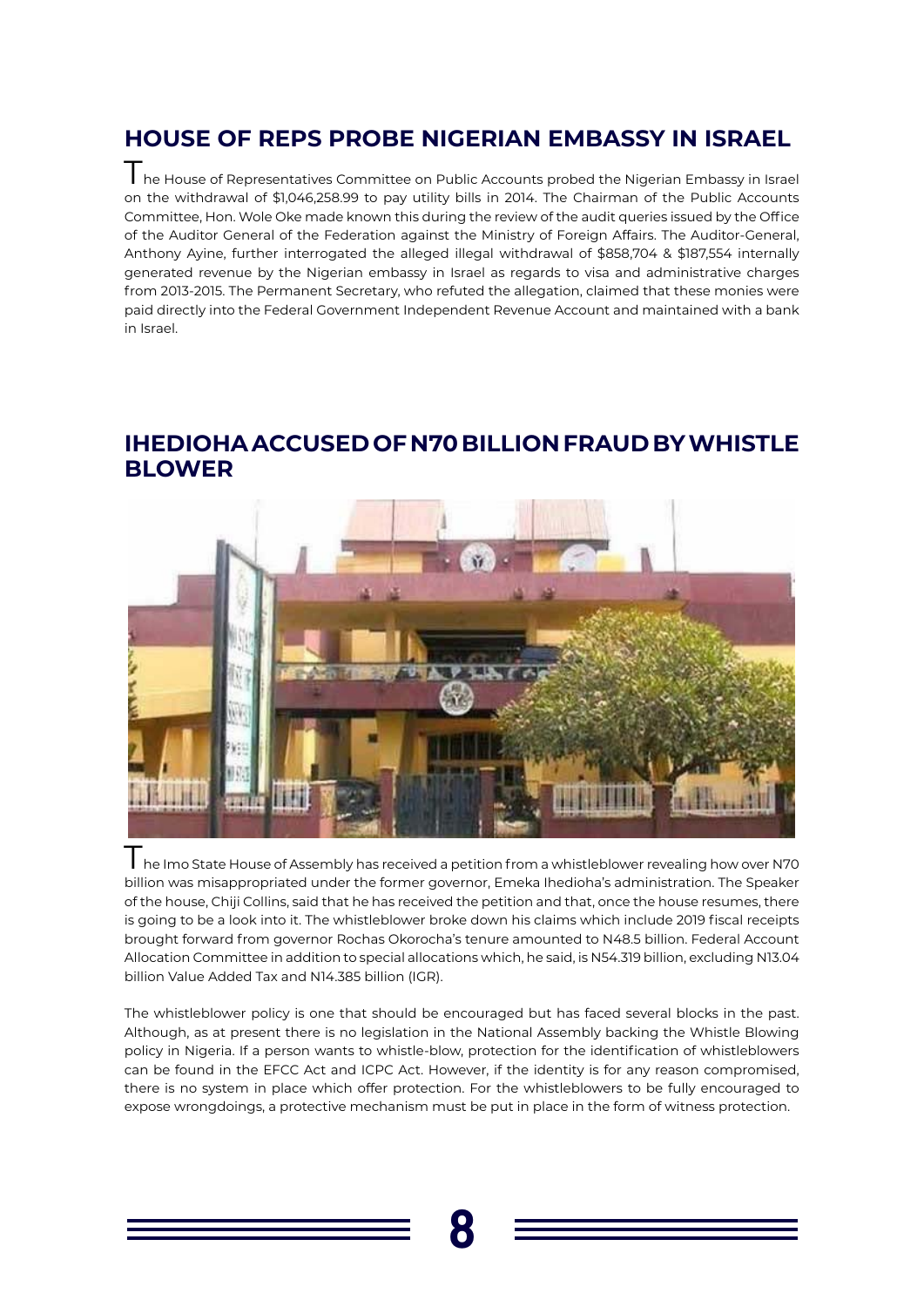

## **CASES OF HUMAN RIGHTS VIOLATIONS**

#### **[GROUP ASKS FOR LAWYER ARRESTED BY DSS FOR](https://punchng.com/groups-ask-dss-to-release-lawyer-arrested-for-criticising-abia-gov/) [CRITICIZING ABIA GOVERNOR TO BE RELEASED.](https://punchng.com/groups-ask-dss-to-release-lawyer-arrested-for-criticising-abia-gov/)**

Human rights groups have demanded the release of a lawyer, Emperor Ogbonna who was allegedly re-arrested in court premises in Abia State by the Department of State Services. The groups urged the DSS to release the lawyer. According to the group, the unlawful detention of Emperor Ogbonna, who was re-arrested by the DSS on the 28th of April, 2020, is an abuse of his fundamental human right and contravene the principle of the rule of law.

I he Nigerian police arrested and detained Mubarak Bala, president of the Nigerian Humanist Association, in April 2020 on the ground that he insulted the Prophet Muhammad. He was arrested in Kaduna and transferred to Kano state. Till date, his location details are unknown and access to his family and lawyers have been denied. UNHRC has stated that the act in principle violates freedom of expression.

#### [WIKE AND FG DRAGGED TO ECOWAS COURT OVER](https://www.tv360nigeria.com/executive-rascality-serap-takes-wike-fg-to-ecowas-court-over-rights-violations-in-rivers/) **[RIGHTS VIOLATIONS IN RIVERS](https://www.tv360nigeria.com/executive-rascality-serap-takes-wike-fg-to-ecowas-court-over-rights-violations-in-rivers/)**

## **[HUMANIST GROUP LEADER HELD INCOMMUNICADO](https://www.hrw.org/news/2020/07/08/nigeria-humanist-group-leader-held-incommunicado)**

Governor, Nyesom Wike, and the Federal government have been taken to the ECOWAS Court of Justice in Abuja over alleged human rights abuses. The petitioners accused Wike of using executive orders 1 and 6, 2020 as instruments to violate and abuse the people of Rivers state, including carrying out mass detention, mistreatment, forced evictions, and imposing control on daily life.